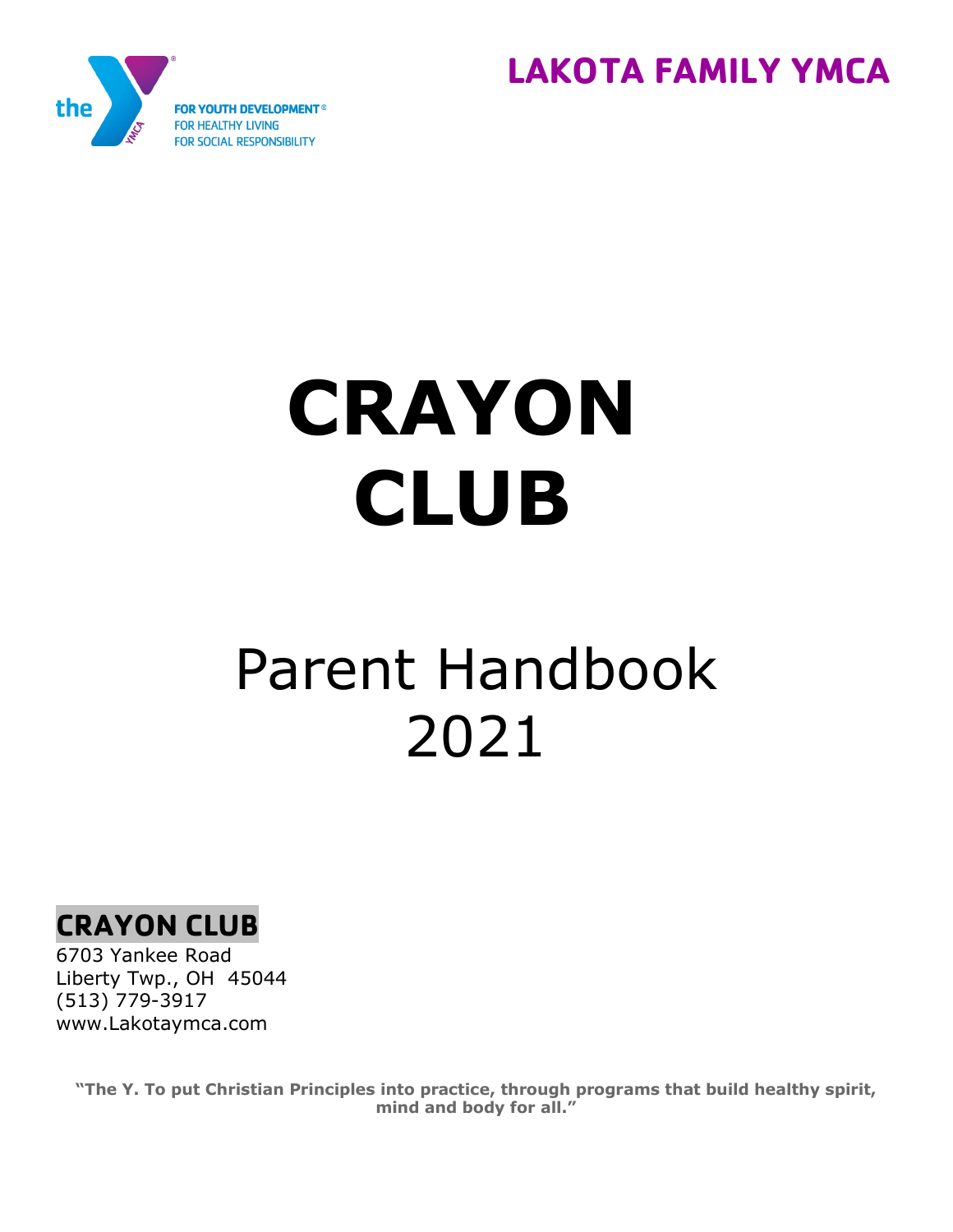## **CONTENTS**

| LETTER FROM EARLY CHILDCARE DIRECTOR                      | P. 4     |
|-----------------------------------------------------------|----------|
| Section A-1<br>PROGRAM PHILOSOPHY                         | P. 5     |
| Section A-2<br>NON-DISCRIMINATION                         | P. 5     |
| Section A-3<br><b>OUR MISSION</b>                         | P. 5     |
| Section A-4<br>PROGRAM GOALS                              | p. 5     |
| Section A-5<br><b>CENTER HOURS</b>                        | p. 6     |
| Section A-6<br>PARENTAL INVOLVEMENT                       | P. 6     |
| Section A-7<br>CENTER POLICIES/CHILDREN'S BILL OF RIGHT'S | $P. 6-7$ |
| Section A-8<br><b>SAFETY</b>                              | P. 7-9   |
| Setion A-9<br>SWIMMING                                    | P. 9     |
| Section A-10<br><b>QUIET TIME</b>                         | P. 9     |
| Section A-11<br><b>OUTDOOR PLAY</b>                       | P. 9     |
| Section A-12<br>INCLEMENT WEATHER POLICY                  | P. 10    |
| Section B-1<br><b>DISCIPLINE PLAN</b>                     | P. 10    |
| Section C-1<br>ARRIVAL AND DEPARTURE / LATE POLICIY       | P. 11    |
| Section C-2<br>REGISTGRATION AND TUITION                  | P. 12    |
| Section C-3<br>PAYMENT METHODS                            | P. 12    |
| Section C-4<br>FEDERAL TAX INFORMATION                    | P. 12    |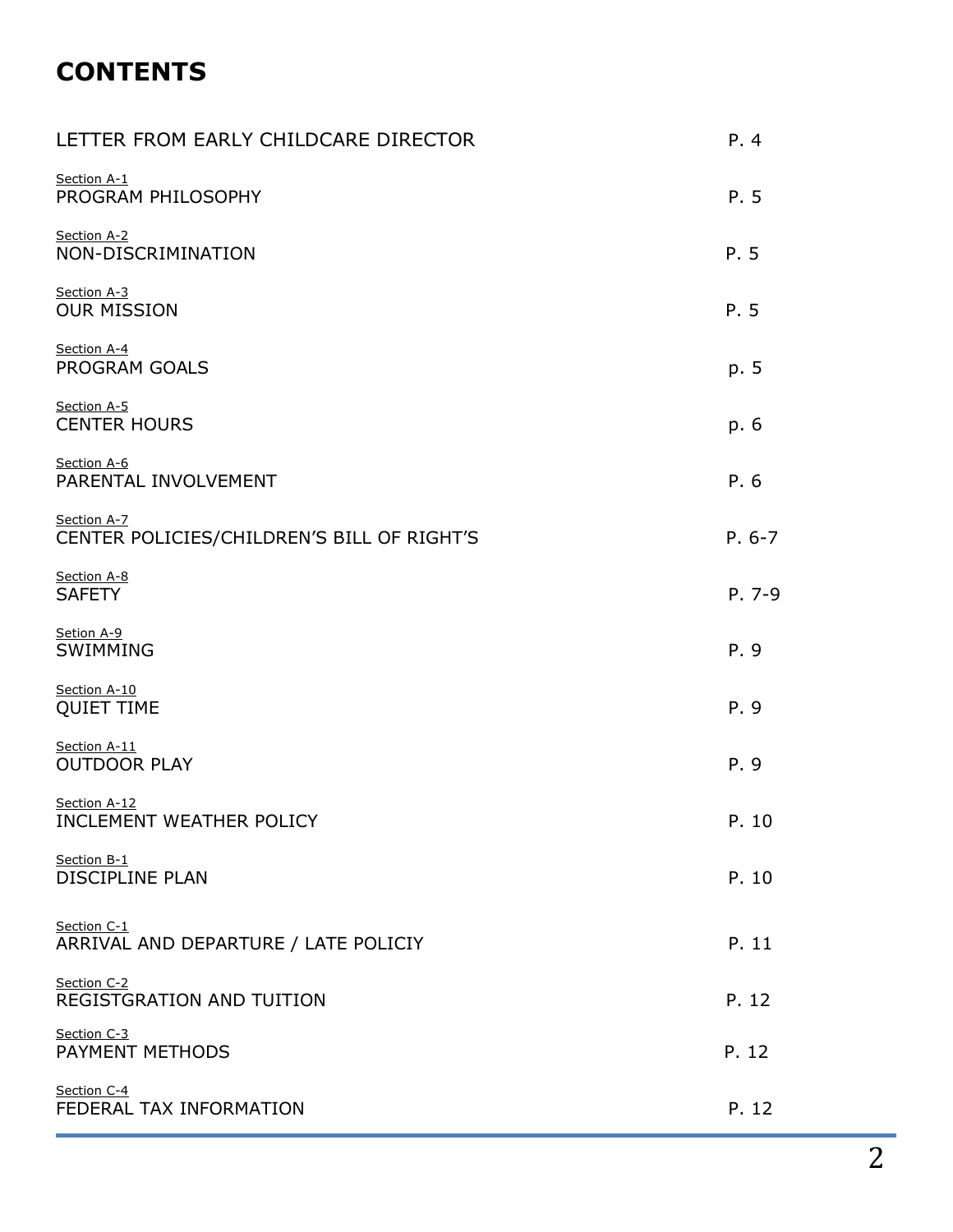| Section C-5<br><b>WAITING LISTS</b>                        | P. 12    |
|------------------------------------------------------------|----------|
| Section C-6<br>PERMANENT WITHDRAWLS                        | P. 13    |
| Section C-7<br><b>REFUNDS</b>                              | P. 13    |
| Section C-8<br><b>RATES</b>                                | P. 13    |
| Section D-1<br>REQUIRED PAPERWORK                          | P. 13    |
| Section D-2<br><b>VACATION POLICY</b>                      | P.14     |
| Section D-3<br><b>MEDICINE</b>                             | P. 14    |
| Section D-4<br>MANAGEMENT OF COMMUNICABLE DISEASES         | P. 14-15 |
| Section D-5<br>MEDICAL, DENTAL, AND GENERAL EMERGENCY PLAN | P. 15-16 |
| Section E-1<br><b>DAILY SCHEDULE</b>                       | P. 17    |
| Section E-2<br>LUNCHES/SNACKS                              | P. 17    |
| Section E-3<br><b>STAFF</b>                                | P. 17-18 |
| Section E-4<br>'THE BIG DAY'                               | P. 18    |
| Section E-5<br><b>GENERAL INFORMATION</b>                  | P. 18    |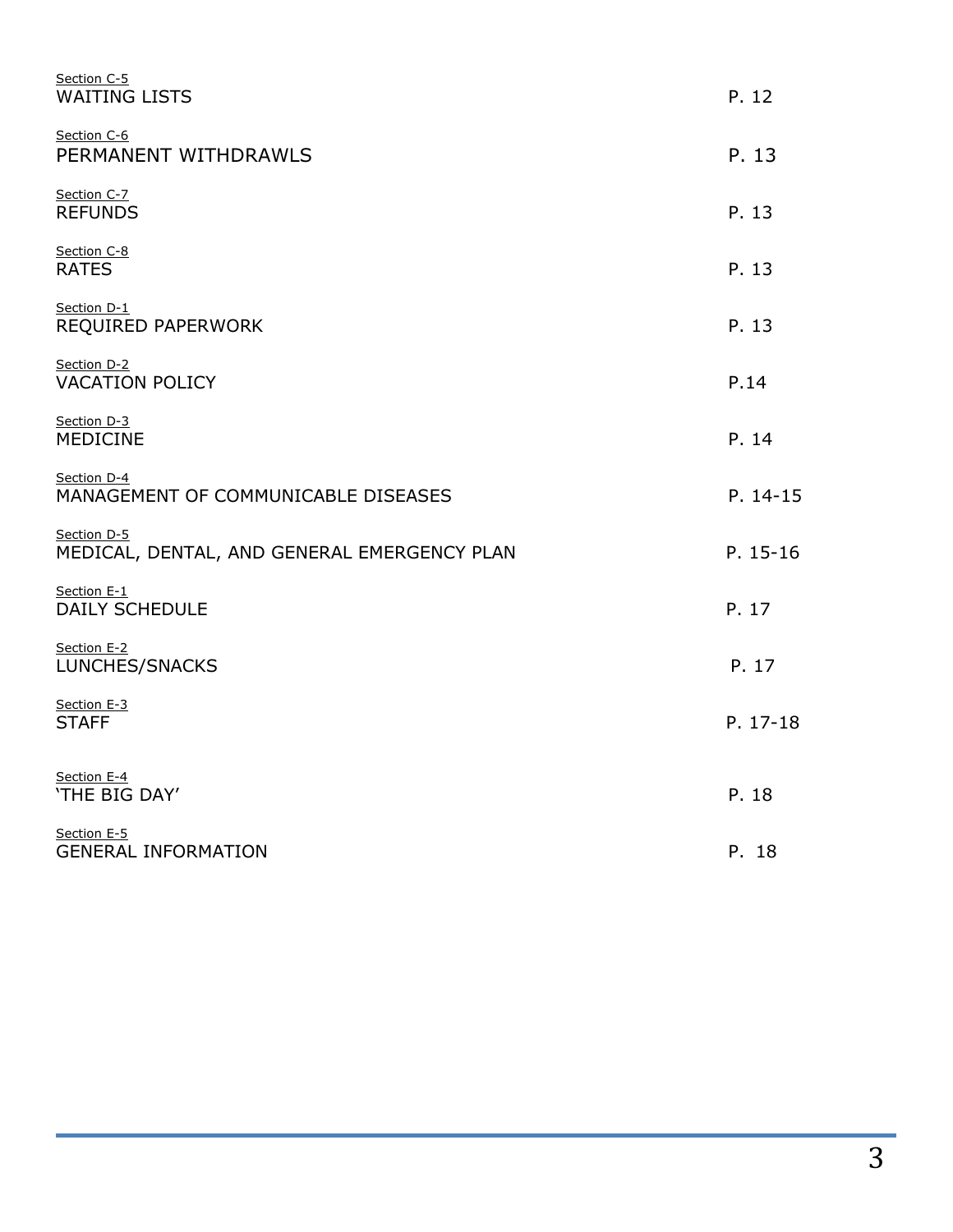## **LAKOTA FAMILY YMCA**



Dear Parents,

Welcome to the Lakota Family YMCA's Crayon Club. We are so pleased you have chosen the YMCA for your child's care. Our staff wants to make sure you and your son or daughter have the best experience possible, so please take a few minutes to go over this handbook. Communication between caregivers and parents/guardians is of the utmost importance in keeping our facility a fantastic place to learn and have fun. In light of this, please feel free to address any concerns or questions you may have with your child's teacher or the Early Child Care Director. We are all looking forward to sharing many memorable experiences with you and your child.

Again thank you for choosing the Lakota Family YMCA's Crayon Club!

**Sincerely** 

Lindsay Miller, Early Child Care Director Lakota Family YMCA (513) 779-3917 [lindsay.miller@LakotaYMCA.com](mailto:lindsay.miller@LakotaYMCA.com)

**The Y. For a better you, For a better community, For a better country, For a better us!"**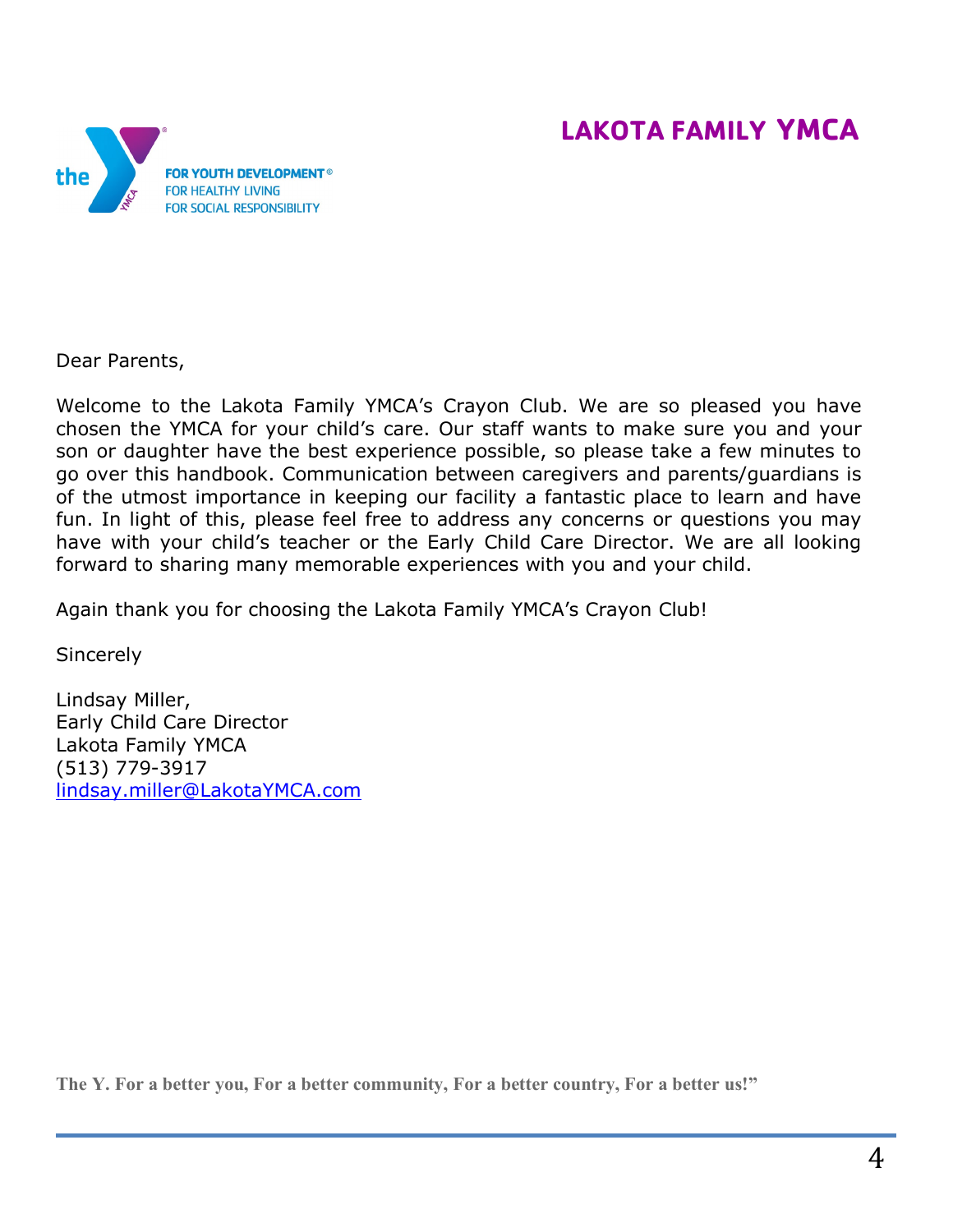#### Section A-1

## **PROGRAM PHILOSOPHY**

The purpose of our Childcare program is to meet the developmental needs of early childhood learners. The program focuses on facilitating the child's sense of industry, competence, creating an environment conductive to positive peer interaction, which encourages initiative, and supports the growth of a positive sense of self-direction and free choice under the guidance of nurturing and caring staff. Our goal is to emulate a warm home setting with intellectual stimulation, supportive of the child's emotional, social, cognitive and physical developmental needs of early childhood learners.

#### Section A-2

## **NON-DISCRIMINATION POLICY**

The Lakota Family YMCA does not discriminate in providing services to children and their families on the basis of race, religion, sex, color, cultural heritage, political beliefs, marital status, national origin or any other basis as prohibited by the state.

#### Section A-3

## **OUR MISSION**

- To encourage a sense of community through friendship, sharing responsibilities for self and play area, as well as a respect for others.
- To reinforce a philosophy of a healthy and safe lifestyle including fitness, proper nutrition, building self-confidence and physical condition, this is provided in a safe environment.
- To promote involvement in a spectrum of activities and social interaction for social development while assuring support for emotional well-being.
- To aid in the building of the physical body through play and organized games, concentrating on variety, coordination, following directions and fun.

#### Section A-4

## **PROGRAM GOALS**

The Lakota YMCA Camp Crayon Club program provides the following:

- safe environment
- emotional support & warmth
- responsive adults who serve as good role models
- opportunities for child-initiated activities
- developmentally appropriate enrichment activities
- ability to work and play alone and with peers
- large muscle activities and outdoor play activities
- encouragement to be creative and imaginative
- small group activities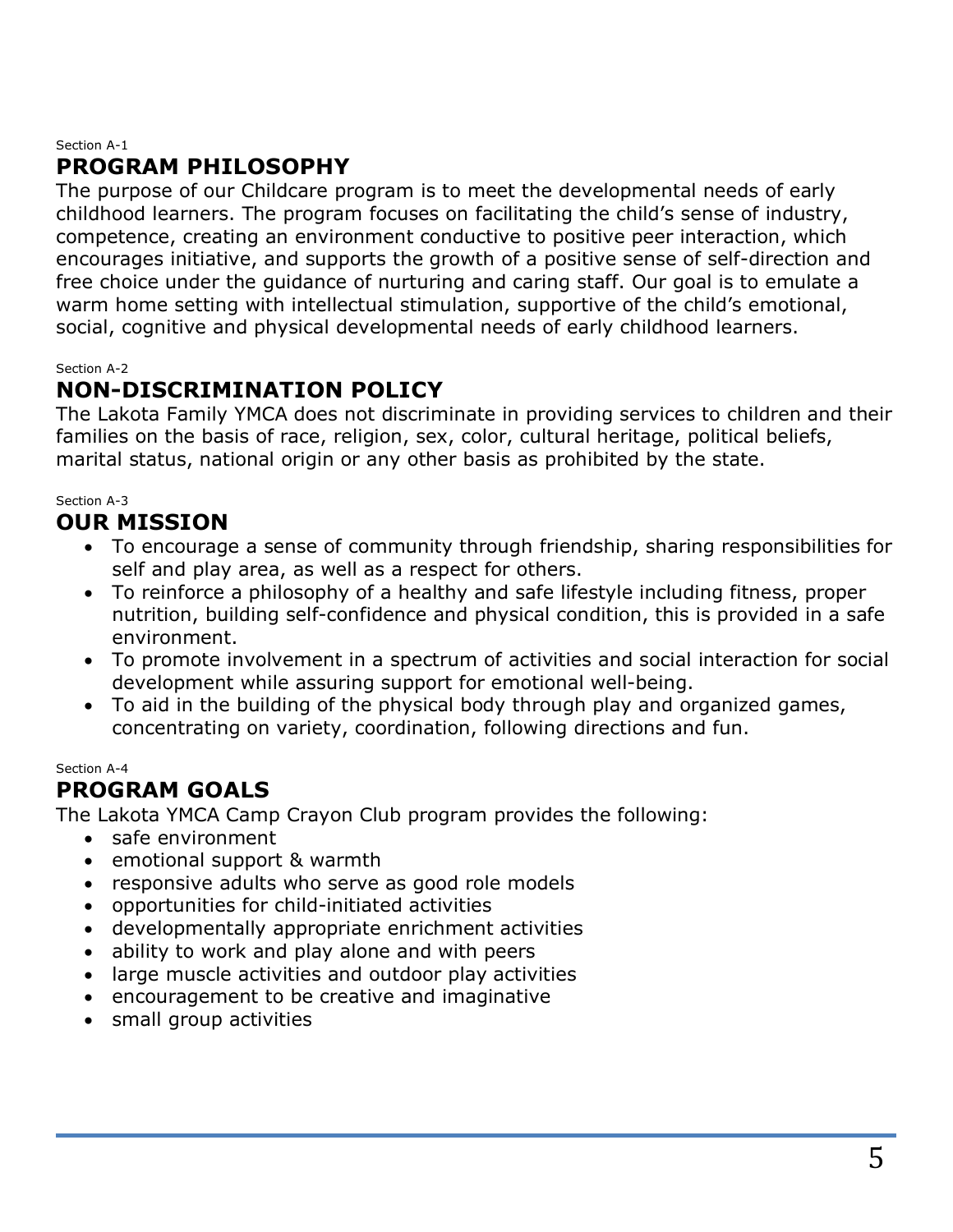#### Section A-5

## **CRAYON CLUB HOURS**

Crayon Club is open Monday-Friday from 7:00am-6:00pm. The Crayon Club will be closed on the following scheduled holidays:

- -New Years Eve(closing time may very) Labor Day
- 
- -Memorial Day **-Christmas Eve**
- 

-New Years Day **-New Years** Day

-Fourth of July **Example 20** and the set of the Second Second 20 and 20 and 20 and 20 and 20 and 20 and 20 and 20 and 20 and 20 and 20 and 20 and 20 and 20 and 20 and 20 and 20 and 20 and 20 and 20 and 20 and 20 and 20 and

#### Section A-6

## **PARENTAL INVOLVEMENT**

Parental involvement is essential to our program. We appreciate any suggestions, comments or concerns that parents may have. In providing an open relationship with all parents, we believe that we provide better care for your child. Please contact the Crayon Club staff or the YMCA Early Child Care Director with any questions or concerns.

We encourage parents to visit our program at any time. Any parent who has a special skill or interest to share, please notify the Early Child Care Director.

If there is a custody issue involving childcare, a copy of the custody agreement must be kept in the child's file. The Early Childcare Director will also keep a copy.

The administrative code requires that we provide a roster of names and telephone numbers of parents, custodians or guardians of children attending. This roster is available upon request. Parents have the right to deny inclusion of their names on the roster. If there is a concern, please contact the Early Child Care Director at the Lakota Family YMCA at 779-3917.

This program is licensed to operate legally by The Ohio Department of Job and Family Services, ODJFS provides a toll - free number for persons to report suspected violations. Refer to the YMCA for that number.

#### Section A-7 **CENTER POLICIES**

#### **CHILDREN'S BILL OF RIGHTS**

- Every child in our program has the right to be respected, as an individual with concern for his/her interests, special needs, special talents, individual style and pace for learning.
- Every child has the right to a calm, warm, loving, and nurturing environment where physical attention (hugs & cuddling) is freely given so that a child feels valued and secure, and is thus able to develop positive self-esteem.
- Every child has the right to personal attention, a relaxed atmosphere, and freedom of choice in his/her daily activities, which can only be provided in small classes.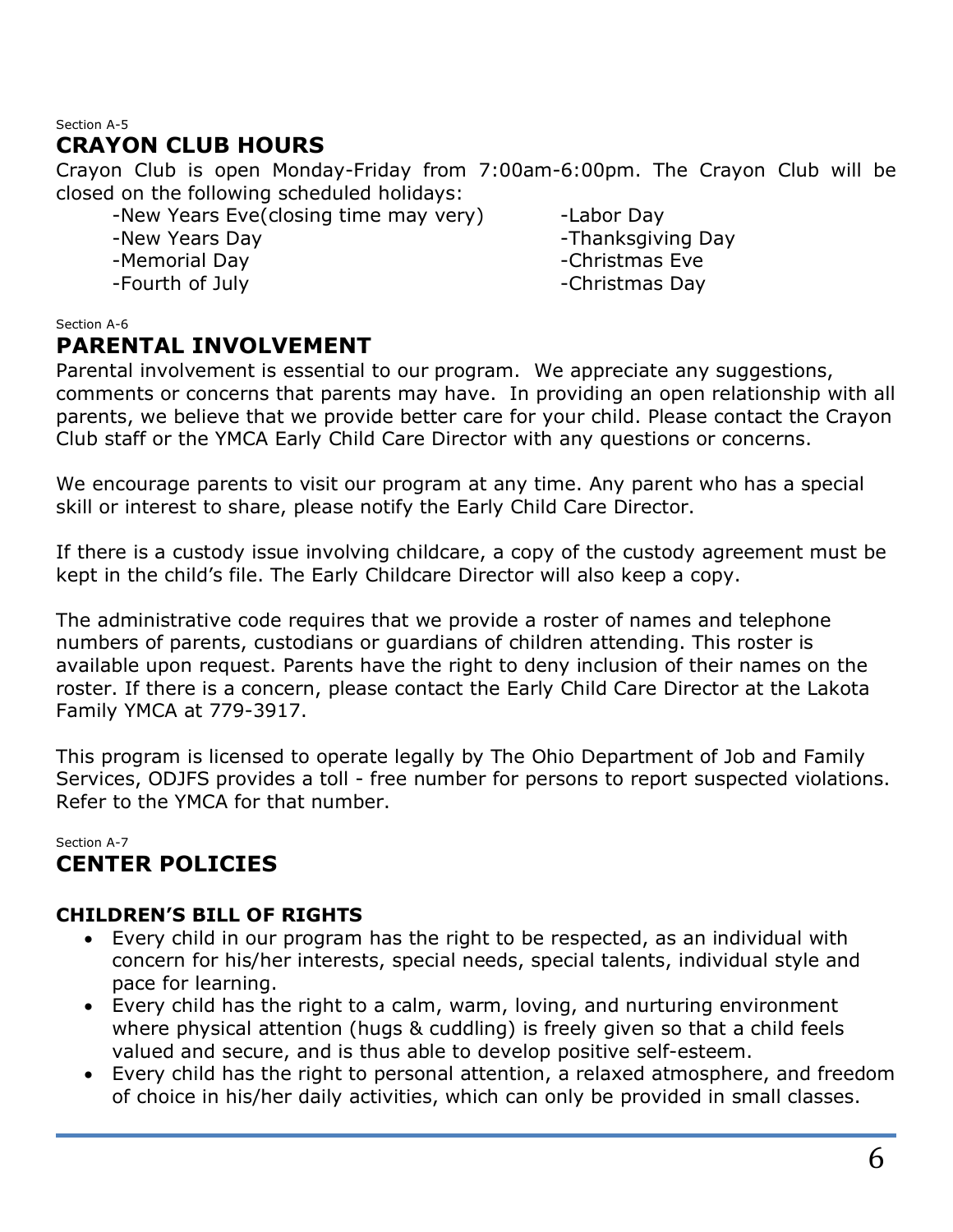- Every child has the right to have all physical needs met, including the need for rest and relaxation throughout the day.
- Every child has the right to a safe, clean environment in which to spend his/her day.
- Every child has the right to experience a variety of activities throughout the day that helps him/her develop a feeling of independence and confidence. These activities provide opportunities for creativity, exploration, learning and development in language skills and emotional/psychological maturation.
- Each child is treated with respect and concern for his/her developmental needs. Guidance and discipline are positive, productive, non-punitive and appropriate to the situation and to each child's individual development. Verbalizing the child's feelings, redirection and problem solving techniques are the methods used by the staff to guide children's behavior.
- There will be no cruel, harsh or unusual punishment.
- No child shall ever be isolated from the Center as a form of discipline.
- In case of physical fighting among children, appropriate restraints for separation by the staff may be used for the safety of the children involved. No form of physical punishment will ever be used.
- Discipline will never be imposed for failure to eat or toileting accidents.
- No child will ever be shamed, humiliated or frightened by any form of discipline.
- No child will ever be subjected to profane language or other verbal abuse.
- No discipline technique will ever be delegated to another child.
- "No" shall be used only if followed by an explanation.
- Group punishment will not be used for inappropriate actions of one or a few children.
- No child will be restricted from activity for an extended period of time.
- The specifications of Rule 22 will apply to all employees of the crayon club.

#### Section A-8

## **SAFETY**

- All efforts to ensure safety are made at all times. The safety policy, which describes our safety guidelines, is on file in the Childcare office. All staff members receive a copy of these safety policies for review upon employment.
- Telephones are available for emergencies as well as for communication with parents. The YMCA's number is 513-779-3917.
- Emergencies and accidents will be handled within the requests of the parents/guardians indicated on the Health Enrollment Form and ODJFS guidelines.
- A staff member will complete an incident/injury report when any of the following occurs:
	- A.) Child becomes ill or receives an injury which requires any first aid treatment.
	- B.) Child is transported in accordance with this rule to a source of emergency assistance.
	- C.) Child receives a bump or blow to the head, and/or an unusual or unexpected incident occurs which jeopardizes the safety of the child or staff.
	- D.) Such as a child unattended, a vehicle accident with or without injuries E.) Child exposed to a threatening person
	- Child exposed to a threatening person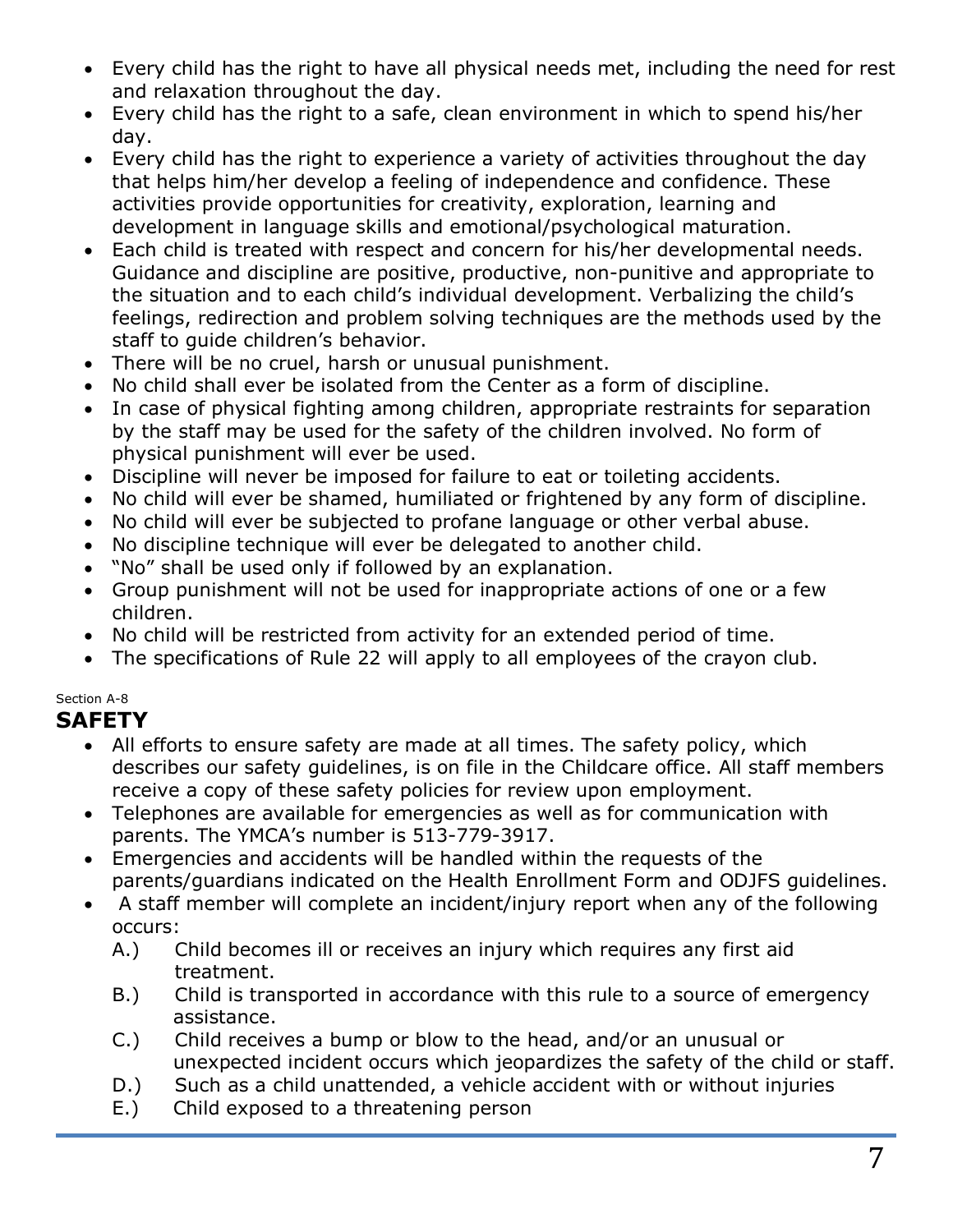## **Definitions include**:

**Incident**: an unusual event that happens that does not necessarily result in an injury to the child.

**Minor injury**: an injury resulting in a child being able to return to normal activity; Staff may give basic first aid.

**Serious Incident/Injury/Illness**: an unusual or unexpected event which jeopardizes the safety of the children or staff.

An incident, injury or illness resulting in a limitation to the child's Activity; medical attention/intervention is necessary beyond basic first aid by the staff. The child is taken home or to a medical office or hospital. **Notification:** ODJFS shall be contacted within 24 hours of speaking to a representative from the appropriate licensing office.

The report must be received no later than three business days from the occurrence via fax, email, or mail. A copy of the report for a serious incident/injury/illness shall be retained on file at the site for at least one year and shall be available for ODJFS review.

- In the event of serious incident/injury/illness that requires emergency medical treatment or professional consultation or transportation, a staff member will accompany and/or stay with the child until the parent/guardian assumes responsibility. The child's Health Enrollment forms will also be taken when the child is transported to the medical facility. If parents refuse to grant consent to transport Y staff will follow the parent's instructions.
- All Childcare staff is required by law to report any suspicion of child abuse or neglect. All abuse will be reported to Children's Services at 513-887- 4400.
- Staff is trained in First-Aid, communicable diseases, child abuse and CPR as per ODJFS regulations.
- The staff will not abuse or neglect children and will protect children from abuse and neglect while in our care.
- Children will be supervised at all times and no child is ever left alone or unsupervised.
- Upon arrival in the morning, we REQUIRE that the parent/guardian escort their child into the building. **Children must be signed in and out by the parent guardian or designate each day.**
- Children must be picked up by 6:00 p.m. After 6:00pm, there is a \$1.00 per minute per child late charge (see late policy). Parents/guardian must enter the building and notify the staff that they are removing their child.
- At no time will the children in the Crayon Club program be transported by automobile or bus.
- Water and bathroom breaks will be taken as often as needed. Children will be sent to the bathroom individually or accompanied by a Crayon Club staff member.
- Fire, tornado & lockdown drills are held monthly. An evacuation map is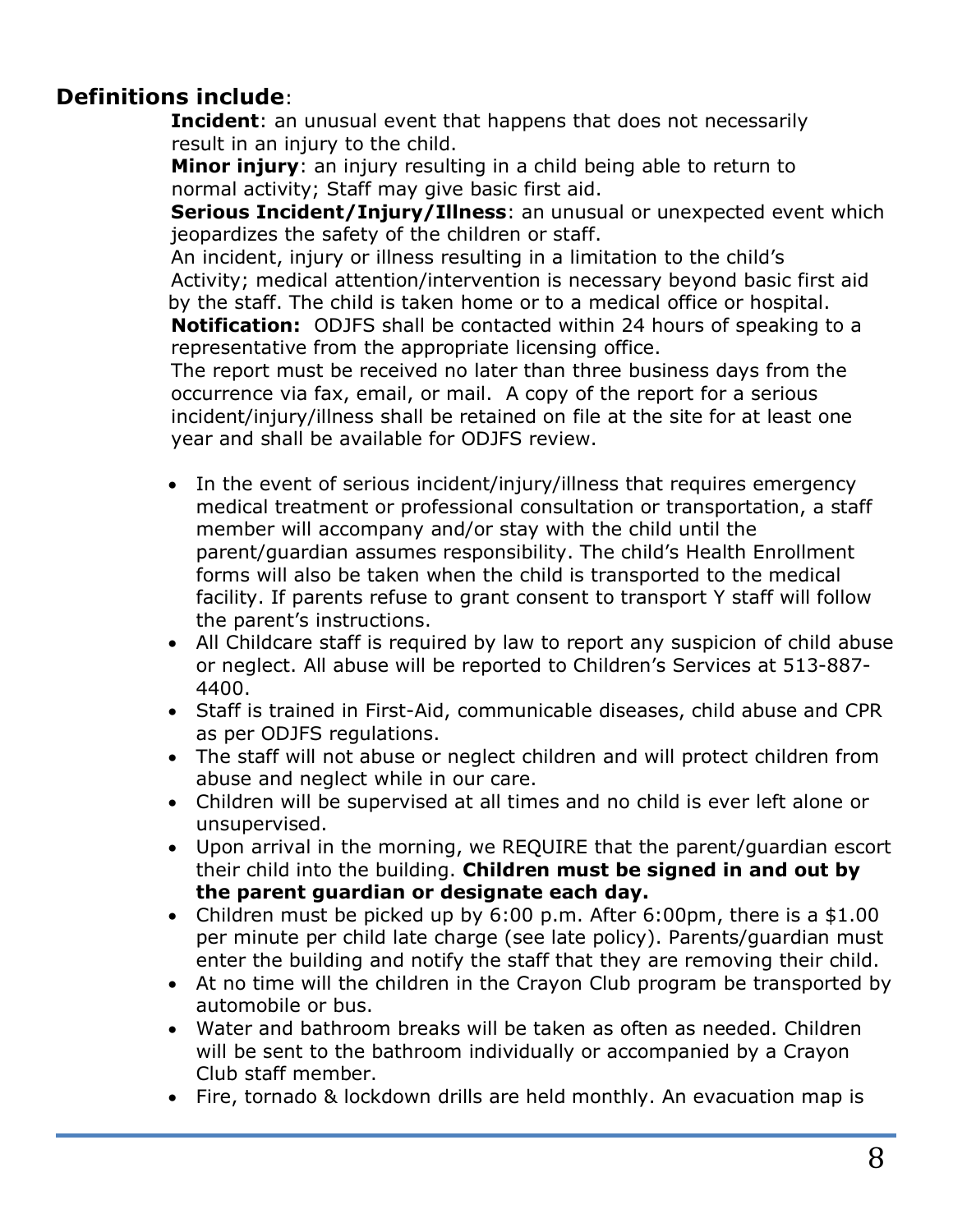posted in the cabinet area as well as a plan, which explains the responsibilities of the staff and actions to be taken in case of emergency.

- When going up and down stairs, handrails are used.
- Spray aerosols are prohibited when children are in attendance.
- No smoking is permitted anywhere at the YMCA.
- The Crayon Club childcare program serves a morning and afternoon snack and drink. We provide wholesome and natural food. 100% fruit juice is also served. Children are not permitted to bring gum, candy, or soda pop in their lunch or for snack. We hope to encourage good eating habits that are healthy and nutritious. A weekly snack schedule will be posted in crayon club. **If your child has special dietary needs, please speak to the Early Child Care Director or teachers.** We will work to accommodate your child's needs.
- In the event of general emergencies such as natural disaster such as fires, weather, threat of violence, environmental situations, and loss of power, heat or water the children will be gathered with attendance records in a designated area. Depending on the emergency the children will be in the back hallway, back classroom, outside at the first pavilion, the playground, or the child watch located upstairs. Children's records will also be taken to the area. 911 or utility company will be called. The Early Childhood Director. Y's executive and front desk will be consulted as well as emergency response agencies and the parent/guardians.

#### Section A-9

## **Swimming**

Swimming safety policy states children shall remain in same size groups when swimming, adequate pool staff and certified lifeguards are always on duty when the children are in the pool. Crayon Club enrollees swim in the "junior indoor pool" and shallow end of the outdoor pool. Teachers remain in said area with the children and all children must have a signed swimming permission slip on file before they are able to swim. Swim permissions are kept in the child's file.

#### Section A-10

#### **Quiet Time**

Quiet time is the rest period that usually follows lunch each day. This time is normally an 1 ¾ hours in length and is used to give the children a chance to rest their bodies. It is not required they sleep however each child is assigned a cot. For these children that no longer nap, a quiet activity may be offered. Quiet time home toys are at the discretion of the teachers.

#### Section A-11

#### **Outdoor Play**

Crayon Club children will be provided with outdoor playtime when the weather is between 25 degrees and 90 degrees provided it is not raining, sleeting, etc. Children should be properly dressed for outdoor play. In the event of inclement weather the children will have access to the gym, indoor playland, aerobics room and racquetball courts for large muscle.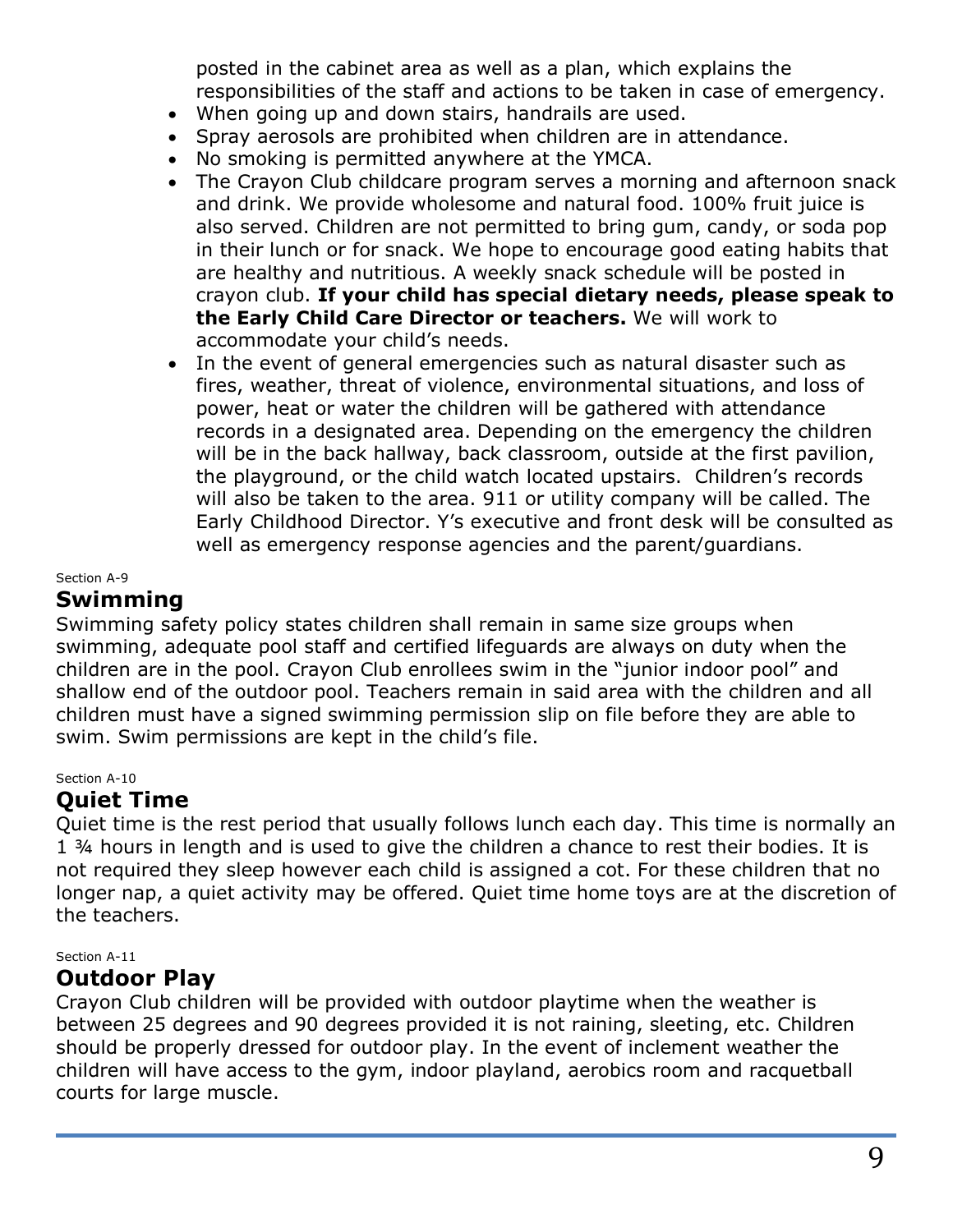#### Section A-12 **INCLEMENT WEATHER POLICY**

The Crayon Club staff will make every effort to report to the Crayon Club in the event of inclement weather so that we can keep the facility open. However if conditions become unsafe, early dismissal may be made in the best interest of safety. If the center closes the cancellation will be on our website [www.lakotaymca.com,](http://www.lakotaymca.com/) various television stations, Facebook, or you may be contacted by a Crayon Club staff member. Because fees are based on the total yearly cost of the program and our expenses go on we cannot give refunds. Therefore no adjustments in fees can be made for those days missed due to inclement weather.

Section B-1

## **DISCIPLINE PLAN**

The Lakota YMCA Crayon Club is committed to teaching children how to respect themselves, their teachers, their school and others. Discipline is teaching the children how to be in control of their behavior. We will strive to build a teacher/child relationship built on respect, trust and love. The teacher will be responsible for the discipline of their classrooms. In some cases the Early Child Care Director may need to be involved.

- The crayon Club staff will maintain a positive approach to discipline and build self esteem. Positive behavior will be emphasized instead of negative behavior.
- The Crayon Club staff will develop and enforce consistent, responsible rules to maintain a safe, structured learning atmosphere that is age appropriate.
- The Crayon Club staff will remind children of age appropriate expectations throughout the day. When rules are broken, the child(ren) involved will discuss with the teacher the significance of the rules and the situation at hand. The child(ren) may be redirected to another activity.
- Children may have limited choice of activities when he/she cannot control their own behavior or is causing harm to him/herself, others or YMCA property
- If negative behavior continues to pose problems, parents may be contacted during the day and/or behavior reports may be written on a regular basis to ensure teacher/parent communication. Parents and teachers will work closely as a team for a workable solution. .
- In the event the child has 3 behavior reports in a six month period (Jan.- June & July-Dec.) a child may be suspended for 1 day. If behaviors continue and/or there are 4 or more behavior reports, there may be a 3 day suspension. A parent conference will be requested.
- Crayon Club staff will consistently model and praise positive behavior.
- Crayon Club staff will create an environment that encourages choices, cooperation, self control and person responsibility.
- Parents are strongly encouraged to make appointments to discuss problems or questions with the teacher and to alert the teachers of any changes at home that may affect the child's behavior.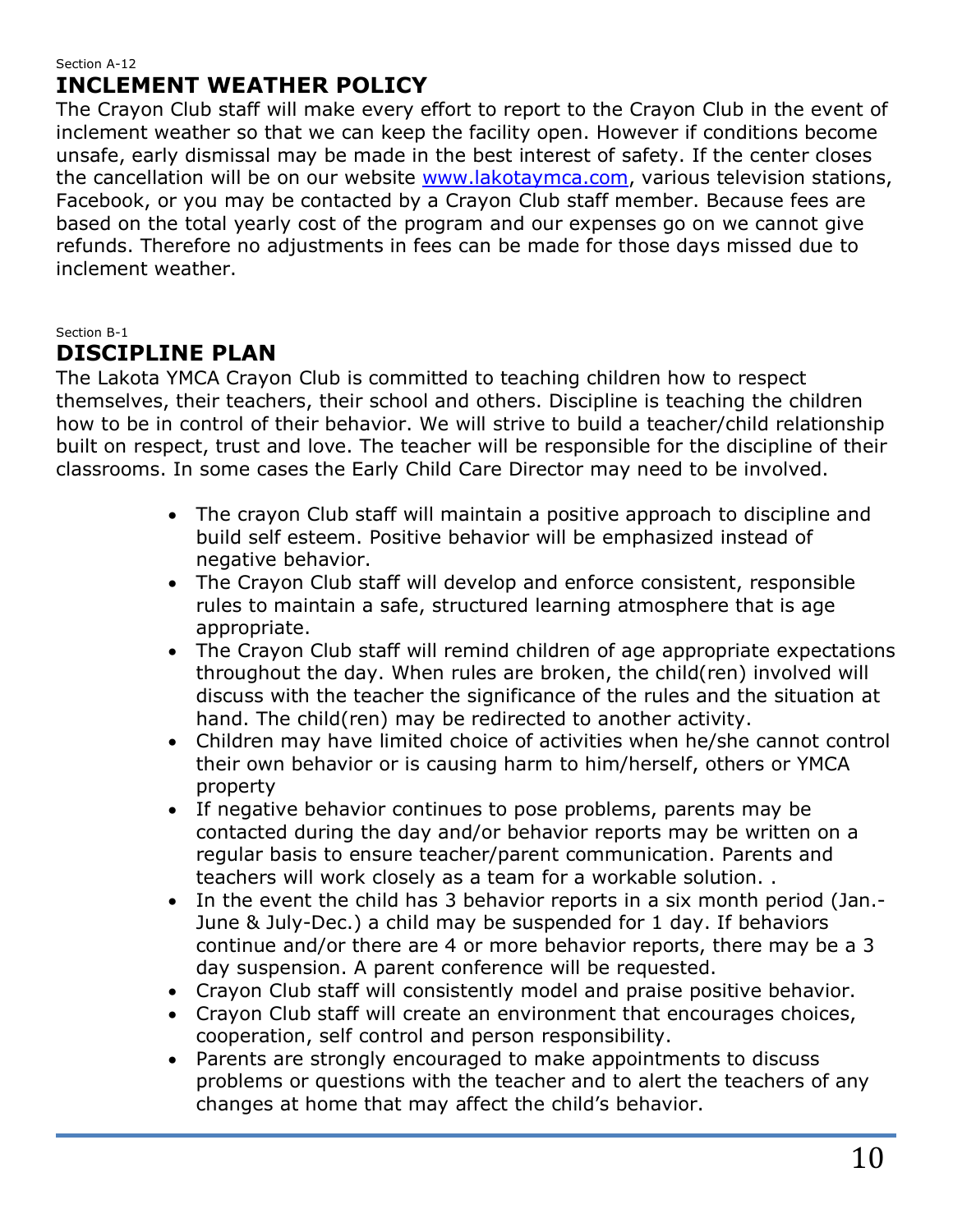- The Lakota YMCA reserves the right to ask a child and/or family to leave the program if the safety of that child, another child, or a staff member is in question. Parents/Guardians are expected to act in an appropriate manner at all times while in the Crayon Club. If a parent/guardian needs to speak to a staff member out of respect for the children and other staff it is advised that the conversation is held privately and not in front of the other children.
- Employees of the Lakota Family YMCA are expected to act appropriately and within the personnel guidelines set by the Lakota YMCA. (For a copy of the employee handbook, contact the Early Child Care Director. )

Section C-1

## **ARRIVAL, DEPARTURE AND LATE POLICY**

We are open Monday through Friday.

7:00 a.m. – 6:00 p.m.

Children should not be dropped off before 7:00am and they must be picked up by 6:00pm. Parents/Guardians **MUST enter the building and sign their child in and out in accordance with our policy.**

- Identification will be required for anyone picking up a child. To pick up a child, the person must be 16 years of age of older.
- Any parent/guardian who arrives after the appropriate pick up time will be charged a late fee. **The late fee is \$1.00 per minute per child. This late fee is added to the weekly tuition.** If the staff has not heard from or been unable to reach the parent/guardian or an emergency contact after a reasonable amount of time, Butler County Children Services will be called (513) 887-4000 to care for the child until the parent/guardian can be contacted.
- No child will be released from crayon club to anyone other than the parents/guardian or other persons specified on the Permission to Pick-up forms.
- We require that you give advance written notice when changes occur. As a courtesy to your child and staff, please call the Lakota YMCA at (513) 779-3917 if you know you are going to be late. Late charges will still apply and be charged to your account.
- Each child will be given a cubby labeled with his/her name. The cubby should be used for storing the following items: a complete weather appropriate change of clothes and a jacket if needed. A swimsuit, flip flops, and towel as needed. Home toys are only to be brought on special days and the teachers will notify you ahead of time. Pillows and blankets will also be kept in their cubby but should go home on the weekends for cleaning or if it is soiled during the week.

**Note:** After 3 incidents of late pick up or chronic lateness, the family may be dismissed from crayon club. You will forfeit you \$55.00 deposit plus the one-week pre-paid tuition.

**Note:** Even if you have picked up your child many times, we may ask for ID. This is to ensure the utmost safety for your child. Please advise any person on the pickup list that they will be asked for ID when picking up as well.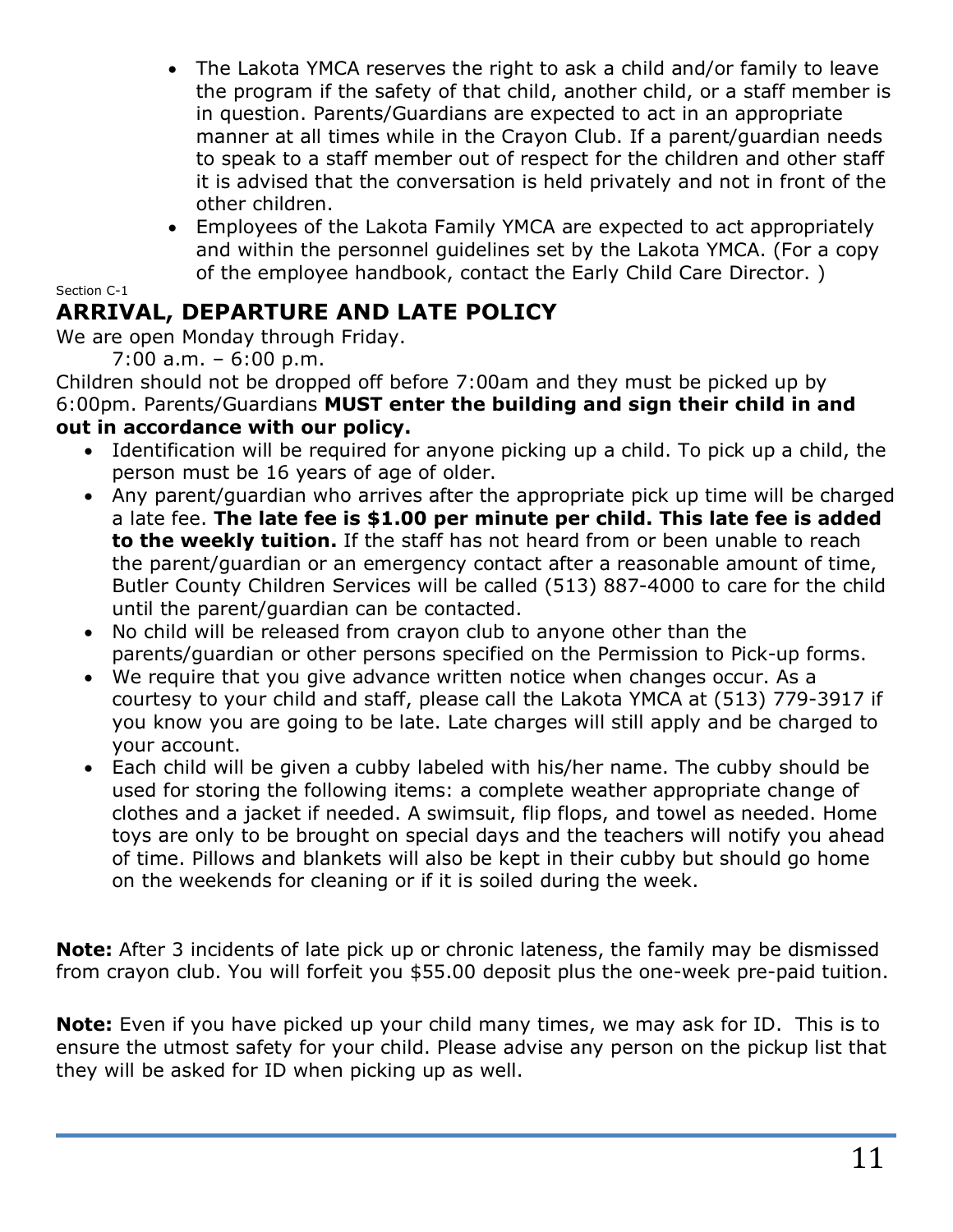#### Section C-2 **REGISTRATION AND TUITION**

#### **REGISTRATION**

Before attending the Crayon Club all children must be registered through the Lakota Family YMCA. To register, you must fill out the registration form given out by the Early Child Care Director. A packet of forms needed before your child may enter the program will also be given out by the early childhood director.

When you register, you will be required to pay the first week of tuition in full. Children must be registered by the close of business on the Friday prior to the week of Crayon Club they will be attending.

Section C-4

#### **PAYMENT METHOD:**

- **Auto-Pay Method**: The preferred way of payment for the Crayon Club tuition is a credit card or debit/bank card. Your card will automatically be charged each Friday prior to the upcoming week.
- **Vouchers:** Currently not accepted at this site.

#### **Payments are taken at the Front Desk. No payments can be taken in the crayon club**.

A \$35.00 handling charge will be assessed for all checks returned for insufficient funds or stop payments. Crayon Club does not carry balances from week to week, so **payments must be current in order for your child to attend. You can reach the Billing Coordinator via email at [heather.branham@lakotaymca.com.](mailto:heather.branham@lakotaymca.com)**

Section C-5

## **FEDERAL TAX INFORMATION**

The Lakota YMCA Federal EIN number is 31-1223296. Families may need this number for federal income tax purposes if under the law you are permitted to claim a childcare tax credit. Please save all canceled checks and receipts. You can print statements from the online portal or request one statement at the end of camp. If you need another copy of this statement for your taxes, please email your request to our Billing Coordinator, Heather Branham at [heather.branham@lakotaymca.com](mailto:heather.branham@lakotaymca.com)

Section C-6

## **WAITING LISTS**

Once crayon club has been filled, a waiting list will be established. If openings occur,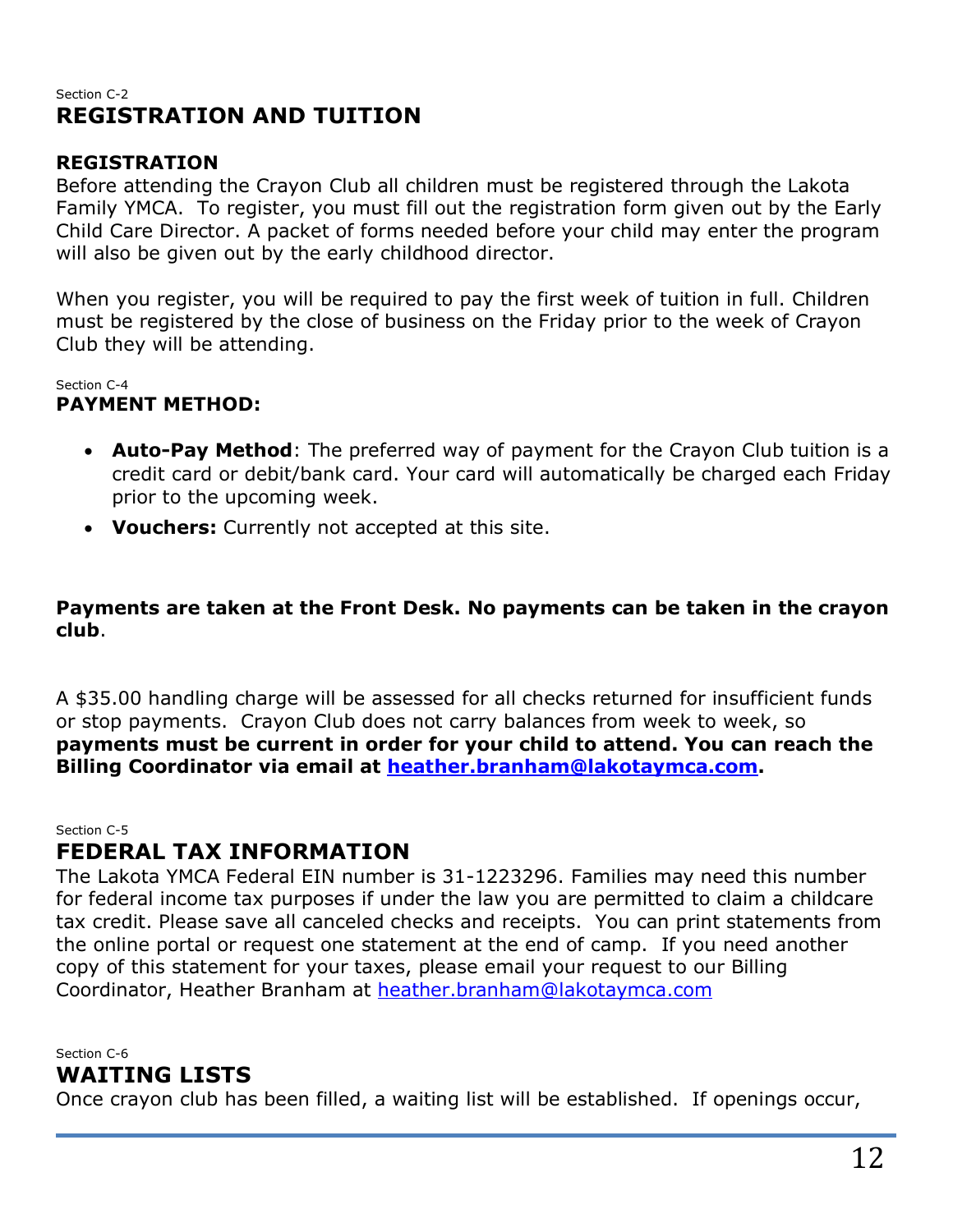each person on the waiting list be contacted, in order, and given 24 hours to enroll.

Section C-6

## **PERMANENT WITHDRAWALS**

If you plan to withdraw your child(ren) from our program, please notify the childcare office at the Lakota Family YMCA in writing two weeks in advance, stating the reason for withdrawl or you will be responsible for payments. **If you do not give us a two week withdrawl notice, your account will be charged the weekly tuition for the two week period.** To re-enter the program and additional registration fee will be required.

#### Section C-7

#### **REFUNDS**

A credit can only be issued in cases of hospitalization or extended illness (three-days or more) verified by a physician and note.

#### • **There are no refunds for absences, suspensions, or expulsions**

| Section C-8         |                           |
|---------------------|---------------------------|
| <b>RATES</b>        |                           |
| Ages $3-5$          | Members: \$155.00/week    |
| $(7:00am - 6:00pm)$ | Nonmembers: \$170.00/week |
| Kindergarten        | Members: \$155.00/week    |
| $(7:00am - 6:00pm)$ | Nonmembers: \$170.00/week |
| Part Time           | Members: varies/day       |
| $(7:00am - 6:00pm)$ | Nonmembers: varies/day    |

Section D-1

## **REQUIRED PAPERWORK:**

Paperwork is required for all children as mandated by the State of Ohio. Paperwork is given by the Early Child Care Director.

The following **must** be on file for each child prior to their attending crayon club:

- Child Enrollment and Health Information be sure to fill out both sides.
- Child Medical Statement (must be signed by a physician and is good for 1 year from last exam.)
- General Permission Form.
- Swimming Permission Form.
- Permission to Pick-Up form.
- Crayon Club Health Care Policy
- Crayon Club Schedule of Fees
- Request for Administration of Prescribed Medication (must be signed by a physician for staff to administer any medication.)
- Medical Plan (only for children with medical conditions such as asthma, severe allergies, diabetes, etc. or children being administered mediation.)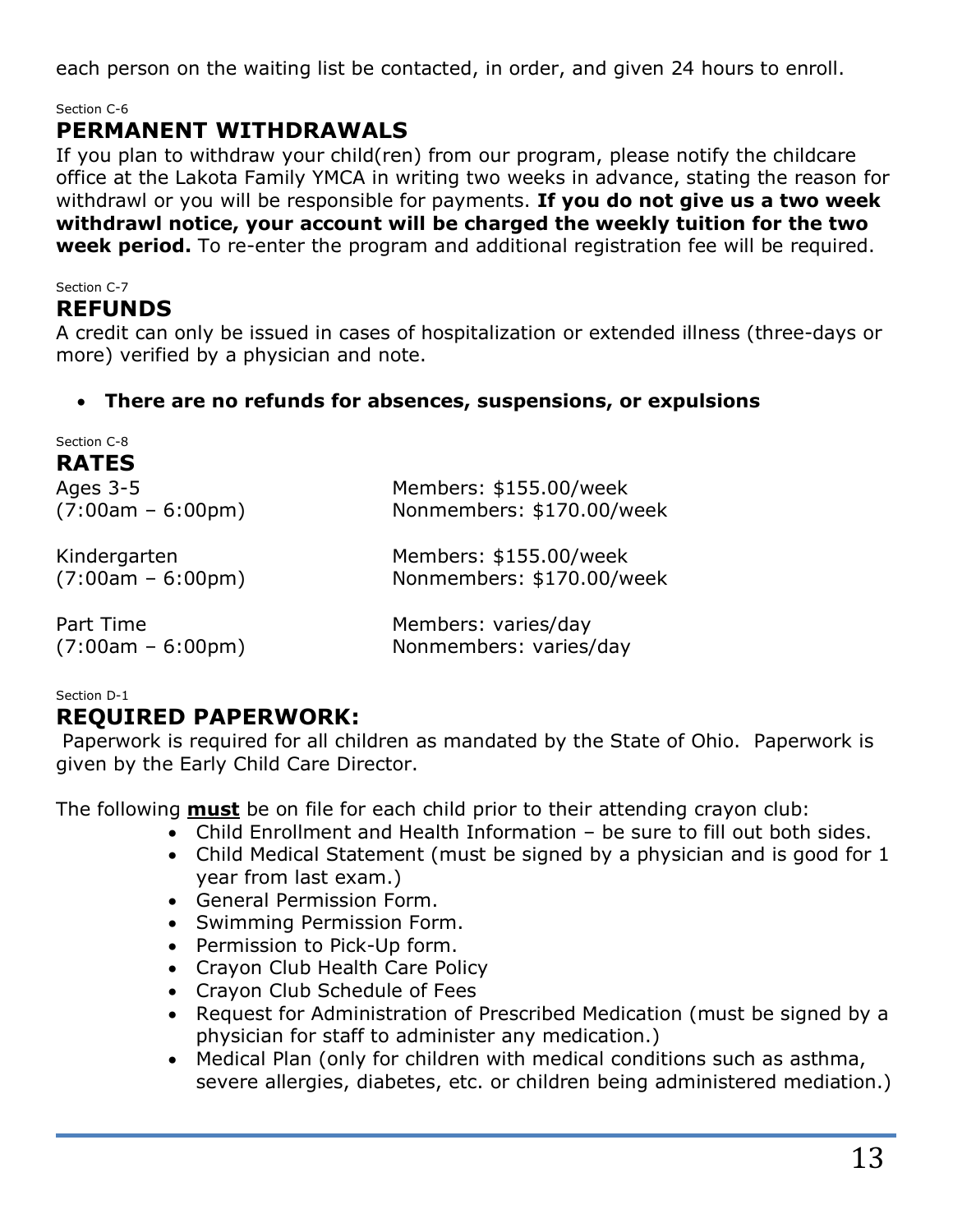#### **Section D-2 VACATION POLICY**

In order for your child(ren) to qualify for a vacation credit your child must attend the Crayon Club **full time (5 days per week)** for six consecutive months to earn one week vacation. After the next 6 months you will be eligible for another one week vacation. **There is no vacation credit given for those that are part-time.** Advance notice must be given. The extended absence allows for vacation and is limited to two weeks per year from the date your child began attendance. Only full weeks are granted and may not be taken in daily increments. If your child is absent in excess of two weeks, you are required to pay the stated weekly tuition. These weeks of vacation cannot be applied toward tuition once your permanent withdrawal notice has been given. In instances of extended illness at the Early Child Care Director's discretion and proper documentation tuition will not be charged.

Section D-3

## **MEDICINE**

Crayon Club will undertake administration of medication including emergency medication, Epi pens, inhalers, special diets and insulin only after receipt of a completed ODJFS Parent/Guardian Request for Administration of Medication (JFS01217) form that is signed by the parent and or the physician. A Medical Care Plan (JFS01236) will need to be filled out and signed by the parent/guardian and trained staff and they will be kept in the child's file. Children will not be allowed to carry inhalers, insulin injections, epinephrine, etc. on their person or backpacks.

Care of children with health conditions which require medical procedures to be performed at the site must have detailed written information. This includes children with health conditions such as asthma, allergies, diabetes, cystic fibrosis, etc. If the condition would require knowledge on procedures to be performed or actions to be taken, even if it is to call 911 or make the child comfortable, forms must be on file. The Child Care Director and or trained staff will perform required medical procedures. Procedures will be noted on form JFS01217. Children are not permitted to carry their medication. All medications are kept in a secure location in the camp office. Unused medications will be returned at the end of their crayon club enrollment.

Section D-4

## **MANAGEMENT OF COMMUNICABLE DISEASES**

- Staff is trained to recognize signs of communicable diseases and other illnesses, hand-washing and disinfection procedures. Staff members have been trained to administer first-aid.
- The State of Ohio Department of Health furnishes the center with a Communicable Disease chart and it is posted in a conspicuous area.
- In case of doubt about the severity of a communicable disease, the Cincinnati Department of Health will be contacted for suggestions.
- Parents of other children will be notified through written communication if a communicable disease is discovered.
- Any child who develops the symptoms while in crayon club will be isolated immediately in a portion of the room not being used for childcare and within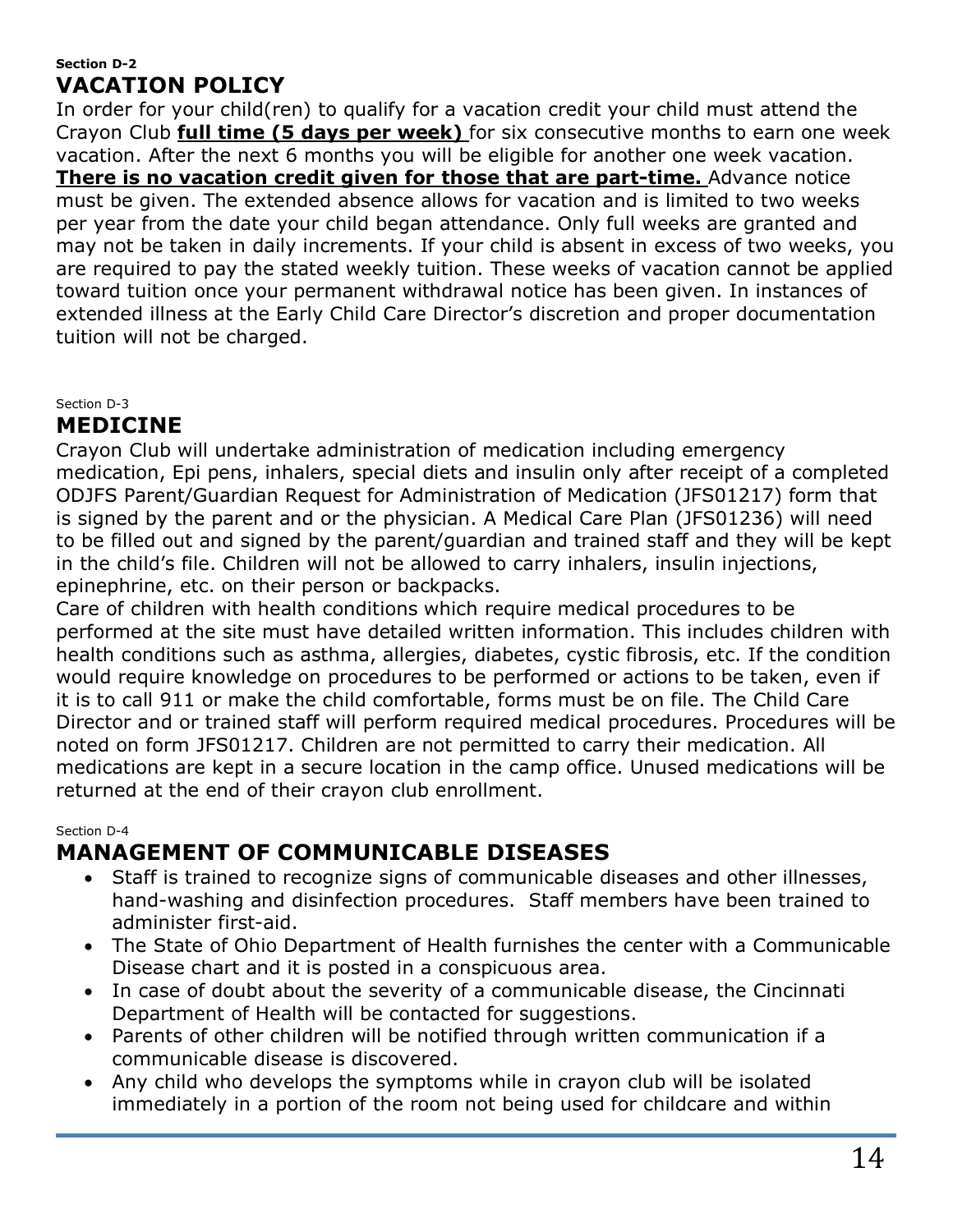hearing and sight of the staff while arrangements are made for that child to go home. The symptoms include two or more bouts of diarrhea, severe coughing or coughing causing the child to become red or blue in the face or to make a whooping sound, difficultly or rapid breathing, yellow skin or eyes, redness of the eye or eye lid, thick and purulent discharge, matted eyelashes, burning-itching, eye pain, fever of 100° or higher taken axillary method with a digital thermometer (thermometers will be sanitized after each use) with other symptoms of illness, infected skin patches, unusual spots, dark urine, grey or white stools, stiff neck with a temperature high than  $98.6$  °F, sore throat or difficulty swallowing, one vomiting spell and/or accompanied by symptoms associated with lice, scabies or other parasites.

- Children who leave due to a high fever, diarrhea, severe coughing, difficult or rapid breathing, yellow skin or eyes, redness of eye or eyelid, thick & purulent (pus) discharge, matted eyelashes, burning, itching or eye pain, infected skin patches, dark urine, gray/white stool or a stiff neck will be readmitted once the symptoms has been gone for a period of 24 hours and/or with a physician's statement indicating that it is safe for the other children and for that child to return to the crayon club.
- The YMCA will not accept "mildly ill" children. If your child cannot participate in the regularly scheduled programs, he/she should remain home.
- The Child Care Director and other staff members have been trained to administer first-aid and CPR. All children's records are kept in the crayon club office.
- The crayon club will undertake administration of medication (including emergency medication) inhalers and special diets, insulin only after receipt of a completed ODJFS Parent/Guardian Request for Administration of Medication (JFS01217) form that is signed by the parent and or the physician. A Medical Care Plan (JFS01236) will need to be filled out and signed by the parent/guardian and trained staff and they will be kept in the child's file. Children will not be allowed to carry inhalers, insulin injections, epinephrine, etc. on their person or backpacks.
- Care of children with health conditions which require medical procedures be performed at the site must have detailed written information. This includes children with health conditions such as asthma, allergies, diabetes, cystic fibrosis, etc. If the condition would require knowledge on procedures to be performed or actions to be taken, even if it is to call 911 or make the child comfortable, forms must be on file. The Child Care Director and or trained staff will perform required medical procedures. Procedures will be noted on form.
- Employees will abide by the same policies as the children for communicable diseases.
- Children may be accepted into crayon club if they have not had their immunizations but parents/guardians must make the YMCA Crayon Club Directors aware of it.

#### Section D-5

## **MEDICAL, DENTAL & GENERAL EMERGENCY PLAN**

A copy of the medical, dental and general emergency plan is located on the Crayon Club bulletin board. Copies of the plan are also placed at every location that the children use as well as on the attendance clipboards. If a parent refuses consent to transport we will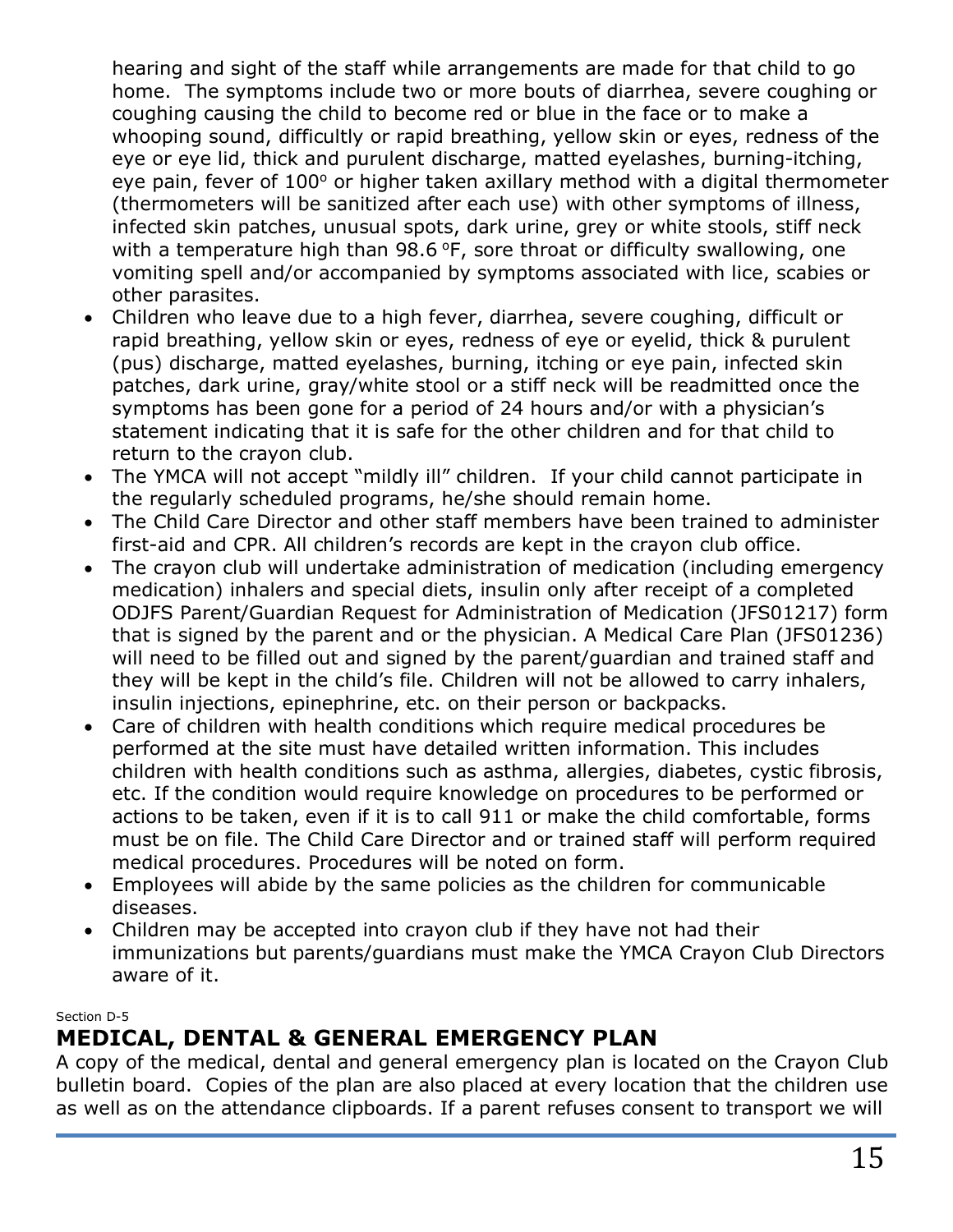notify the parent for instructions.

## **Important Phone Numbers:**

| Emergency Squad, Fire and Police Dept.          | $9 - 1 - 1$    |
|-------------------------------------------------|----------------|
| Poison Control                                  | 1-800-222-1222 |
| Cincinnati's Children's Hospital-Liberty Campus | 513-803-9600   |
| Lakota Family YMCA                              | 513-779-3917   |
| www.lakotaymca.com                              |                |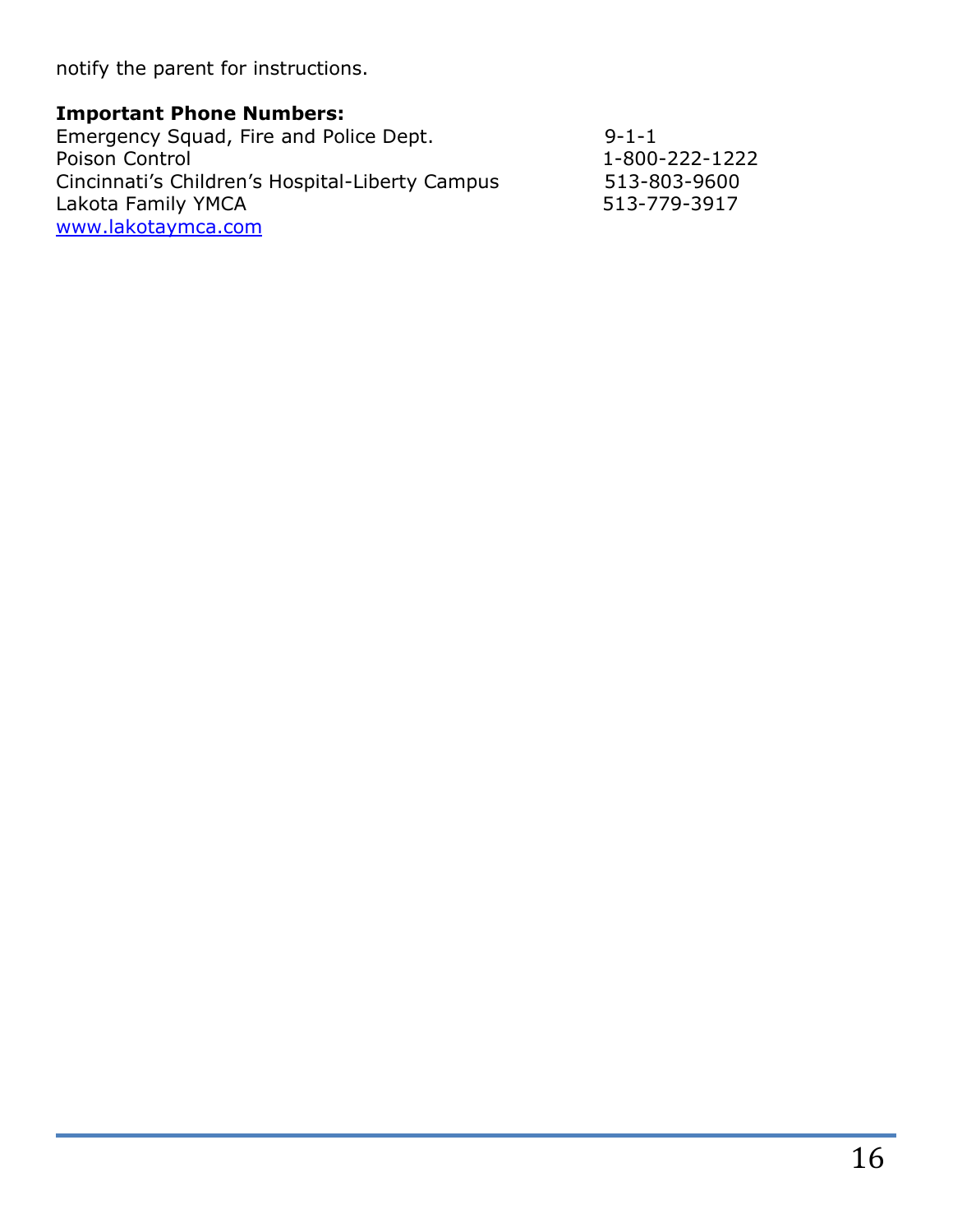| Section E-1<br><b>DAILY SCHEDULE</b> |                                                                                                            |
|--------------------------------------|------------------------------------------------------------------------------------------------------------|
| 7:00-8:30                            | Arrival, well check, center choice time                                                                    |
| 8:30-9:00                            | Restroom break, wash hands, & breakfast snack                                                              |
| $9:00 - 10:00$                       | Large muscle activity (Outside, Playland, or Gym)                                                          |
| 10:00-12:00                          | Circle time, weather, calendar, morning enrichment, special<br>learning centers, & individual concept work |
| 12:00-12:45                          | Wash hands & lunch                                                                                         |
| 12:45-1:00                           | Restroom & large muscle activity                                                                           |
| $1:00-2:45$                          | Quiet time                                                                                                 |
| $2:45 - 3:30$                        | Wake up, restroom, wash hands, & afternoon snack                                                           |
| $3:30 - 4:00$                        | Afternoon enrichment                                                                                       |
| 4:00-5:30                            | Center choice time, outside or indoor large muscle                                                         |
| 5:30-6:00                            | Clean up centers, departure                                                                                |

#### Section E-2

## **LUNCHES**

**Children must bring a lunch to crayon club every day.** No refrigeration of food is available. An ice pack must be included in their lunch bags, so please pack accordingly. We can heat up food using a microwave. If a child forgets his/her lunch, we will provide a supplemental lunch at the cost of **\$5.00.**

**Note:** Supplemental lunches are provided as a service. This service should not be abused and/or used as a regular lunch provider.

## **SNACKS**

Crayon Club provides a morning snack at 8:30 am and a afternoon snack at 3:00 pm. Our morning snack is served with 1% milk or water and our afternoon snack is served with 100% fruit juice or water. Please see snack calendar on Crayon Club bulletin board for updated snack information.

## **STAFF**

Our staff consists of dedicated people with degrees in Education, Child Development Associate (CDA) and/or training in working with children. The staff Provides special care